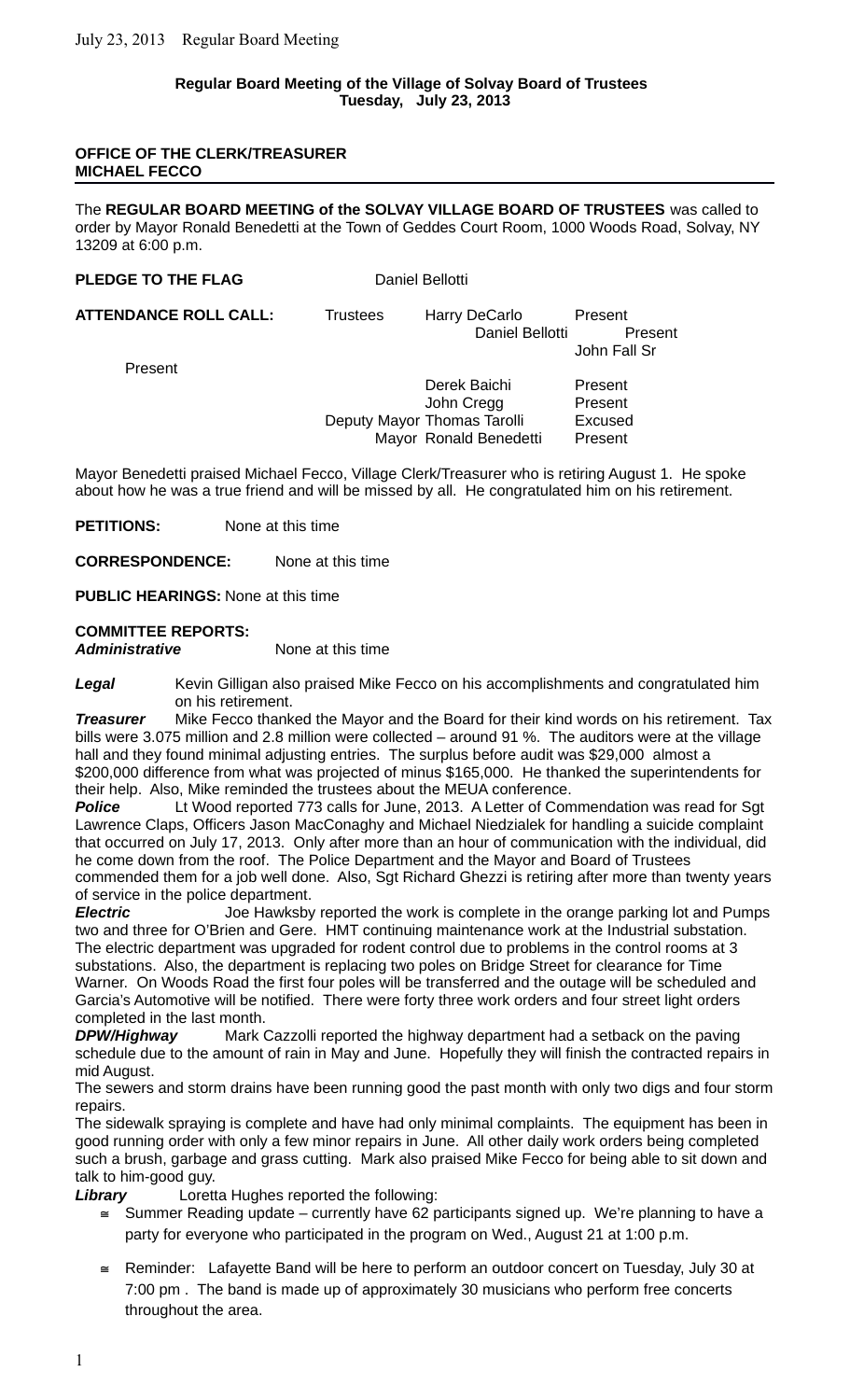# July 23, 2013 Regular Board Meeting

- $\approx$  August Programs During August, some of the special programs we have scheduled include:
	- o MOST will be bringing their interactive science show to the library on Thursday, 8/1 at 11:00 a.m. In keeping with the "Dig Into Reading" theme, the program will be about dirt. What is the difference between dirt and soil, where does it come from, what kind of creatures live in the soil and why humans should learn to love soil.
	- $\circ$  On the following Thursday, educators from the Zoo will be bringing some of their zoo animals for their Zoo-to-You program on Thursday, August 8 at 11:00 a.m.
	- $\circ$  On Tuesday, August 6, Jim Reith, who's working as an educator for the County's Save the Rain program will be here to present a Rain Barrel Information program at 6:30 p.m. He'll give a presentation on the improvements to the quality of the lake, details of what has been done through the Save the Rain program and information on how to install and use a rain barrel. At the end of the program he'll have a drawing and give away a free rain barrel.
- $\epsilon$  If anyone would like tickets to a Chiefs game, I have plenty of tickets available for the game on Tuesday, August 20 at 7 pm. That night is Onondaga County Public Library Night.
- $\approx$  Our Pajama Time Story Hour on Tuesday nights at 6:30 which just started two weeks ago seems has gotten off to a good start. The first week we had 4 people and the second week we had 10 so there seems to be an interest. In September, we're planning to once again offer a preschool story hour during the day as well as the one in the evening.

Also in September, we're starting a Creative Writers Group meeting. This will be an informal group that will meet the second Saturday of every month. It's open to anyone who's interested in writing and would like to get together with other writers to exchange ideas , offer feedback and support.

- $\cong$  Mark your calendars for Sunday, November 3 at 2:00 for a concert with Maria DeSantis and some of her band. We were awarded a Cultural Programming Grant through Senator DeFrancisco which will cover the entire cost of the musicians performance fee. Maria graciously worked with us on her fee so that we were able to plan the program within the budget from the grant. She'll be bringing four musicians and she and Keith Condon will be performing duets.
- $\leq$  Friends of the Library at their meeting last week, they voted to allow the library to purchase a video gaming system and some video games for the library to use for children's and adults programs. This fall we're planning on scheduling some Game Days for kids.

Beginning in September we're planning to start having Library Social once a month for adults to get together during the day. The social would vary from month to month and may include using the video games, or show a movie of a newly released popular movie, we may get a speaker of some sort, or just simply a social get together for adults with refreshments. The Friends also voted to provide us with money for refreshments for the social.

#### *Codes* None at this time

*Stormwater* Anthony Destefano reported:

### **CNY Stormwater Coalition Education Compliance Assistance:**

 The second edition of the CNY Stormwater Coalition's electronic, public newsletter, "*Gardens and Gutters*" was distributed on July 18th.

 "*Gardens and Gutters*" is the quarterly electronic newsletter of the CNY Stormwater Coalition. The summer edition is focused on the many benefits of trees, and includes resources for calculating the benefits of incorporating trees in your landscape, how to properly plant a tree, and how to get involved in tree protection efforts in your community.

 $\checkmark$  A copy of the newsletter will be posted to the Village's website.

# **Construction General Permit Notice of Intent Form Updated:**

 NYSDEC has updated the Notice of Intent (NOI) form for the *SPDES General Permit for Stormwater Discharges from Construction Activity* to address the runoff reduction criteria in the 2010 version of the *NYS Stormwater Management Design Manual*.

 $\checkmark$  NYSDEC will not accept the old NOI form after October 1, 2013.

 $\checkmark$  In addition, NYSDEC has developed worksheets to help owners/designers account for runoff reduction techniques and complete the new questions that were added to the NOI. The worksheets are available as Excel spreadsheets on the NYSDEC's website.

# **West Side Trunk Sewer Rehabilitation Project - Update:**

 $\checkmark$  Last week I spoke to Jeff Locke at RockTenn concerning their participation in the project.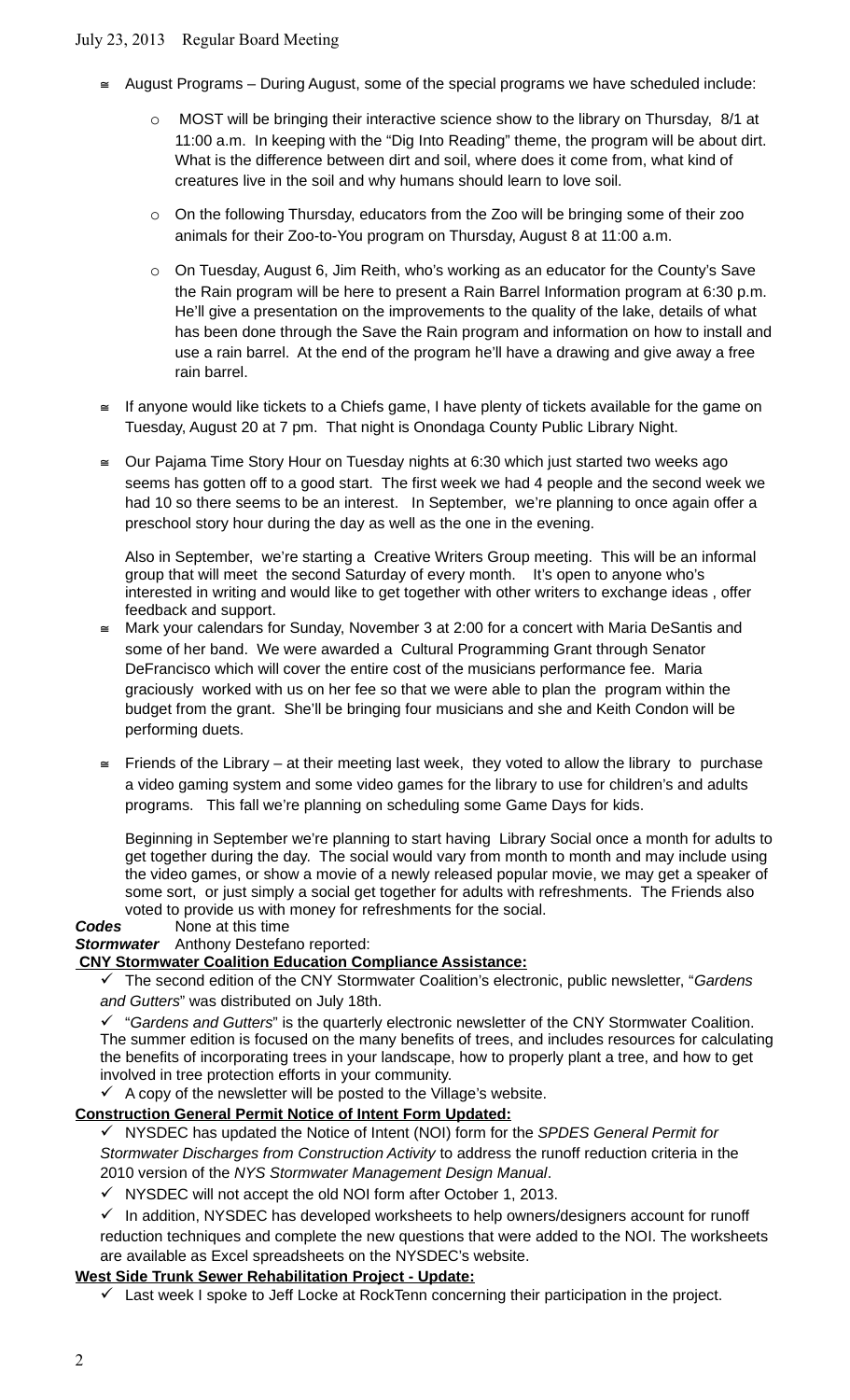# July 23, 2013 Regular Board Meeting

 $\checkmark$  Mr. Locke requested additional I&I reduction estimates for the various elements of the project.

 $\checkmark$  Based on that re-assessment, the estimated I&I of the project has increased to 272,000 gpd,

from the original estimate of 205,000 gpd.

 $\checkmark$  That information, provided by C&S, was forwarded to Mr. Locke today.

 $\checkmark$  As in the past, Mr. Locke hinted that RockTenn does intend to participate in the project.

 $\checkmark$  RockTenn is currently in discussions with OCDWEP pertaining to the status of any additional I&I reduction credit above and beyond the offset they need for their boiler house project.

### **Hazard Mitigation Grant:**

 $\checkmark$  The State of New York, acting through State Office of Emergency Management, is coordinating applications for FEMA's Hazard Mitigation Grant Program.

 $\checkmark$  These Federal funds provide up to 75% reimbursement of eligible costs up to the amount of the award. In-kind services or materials may be used toward the 25% non-Federal match.

 $\checkmark$  The Village is considering a joint application with the Town of Geddes to address recurrent flooding in the Fay Road / Montrose Avenue area.

 $\checkmark$  Applications are only accepted online and are due by August  $1^{st}$ .

#### **RESOLUTIONS:**

1. Authorization from the Board of Trustees to approve the minutes from the June 25, 2013 Regular Board

Meeting and the Reading of the Minutes be herewith dispensed. **MOTION: John Fall Sr SECOND: Daniel Bellotti AYES: 6 NAYES: 0 MOTION CARRIED**

2. Authorization from the Board of Trustees to approve the minutes from the July 9, 2013 Special Board

Meeting and the Reading of the Minutes be herewith dispensed. **MOTION: Daniel Bellotti SECOND: Derek Baichi AYES: 6 NAYES: 0 MOTION CARRIED**

3. Authorization from the Board of Trustees to pay C&S Engineers \$7,655.00 for services rendered form

| 06/1/13 to 6/30/13. |                        |        |   |                       |
|---------------------|------------------------|--------|---|-----------------------|
| <b>MOTION:</b>      | John Fall Sr           |        |   |                       |
| <b>SECOND:</b>      | <b>Daniel Bellotti</b> |        |   |                       |
| AYES:               | 6                      | NAYES: | 0 | <b>MOTION CARRIED</b> |

4. Authorization from the Board of Trustees to pay Costello, Cooney & Fearon, PLLC \$8,558.40 for services rendered for the month of June, 2013.<br>MOTION: Daniel Bellotti **MOTION: Daniel Bellotti** 

| 6. | <b>NAYES:</b> |                      | <b>MOTION CARRIED</b> |
|----|---------------|----------------------|-----------------------|
|    |               | <b>Harry DeCarlo</b> |                       |

5. Authorization from the Board to approve the submission of the Section 211 waiver for Conliff Richard Cox to New York State Civil Service Commission. The Village canvassed the complete and most current Civil Service list which contained thirteen (13) names. There were twelve (12) no responses and one (1) response that stated an interest. **MOTION: Daniel Bellotti SECOND: John Fall Sr**

**AYES: 6 NAYES: 0 MOTION CARRIED**

6. Authorization from the Board of Trustees to approve

**WHEREAS**, the property described by the following tax map number(s) and located at the following address(s) is/are in the Village of Solvay, is/are owned by the following owner(s); and

 **WHEREAS**, as the aforesaid property owner(s) allows the property to accumulate high weeds, brush, grass, trash, debris, or other matter, in a manner that is unhealthy, hazardous, or dangerous and in violation of Chapter 56; and

**WHEREAS**, the owner(s) was notified by certified mail and/or posted on site and a follow up revealed the violation still exists

**NOW**, be it resolved that the Village of Solvay Board shall authorize the property to be cut, trimmed, and removed by the Village Representatives, and all actual costs of work or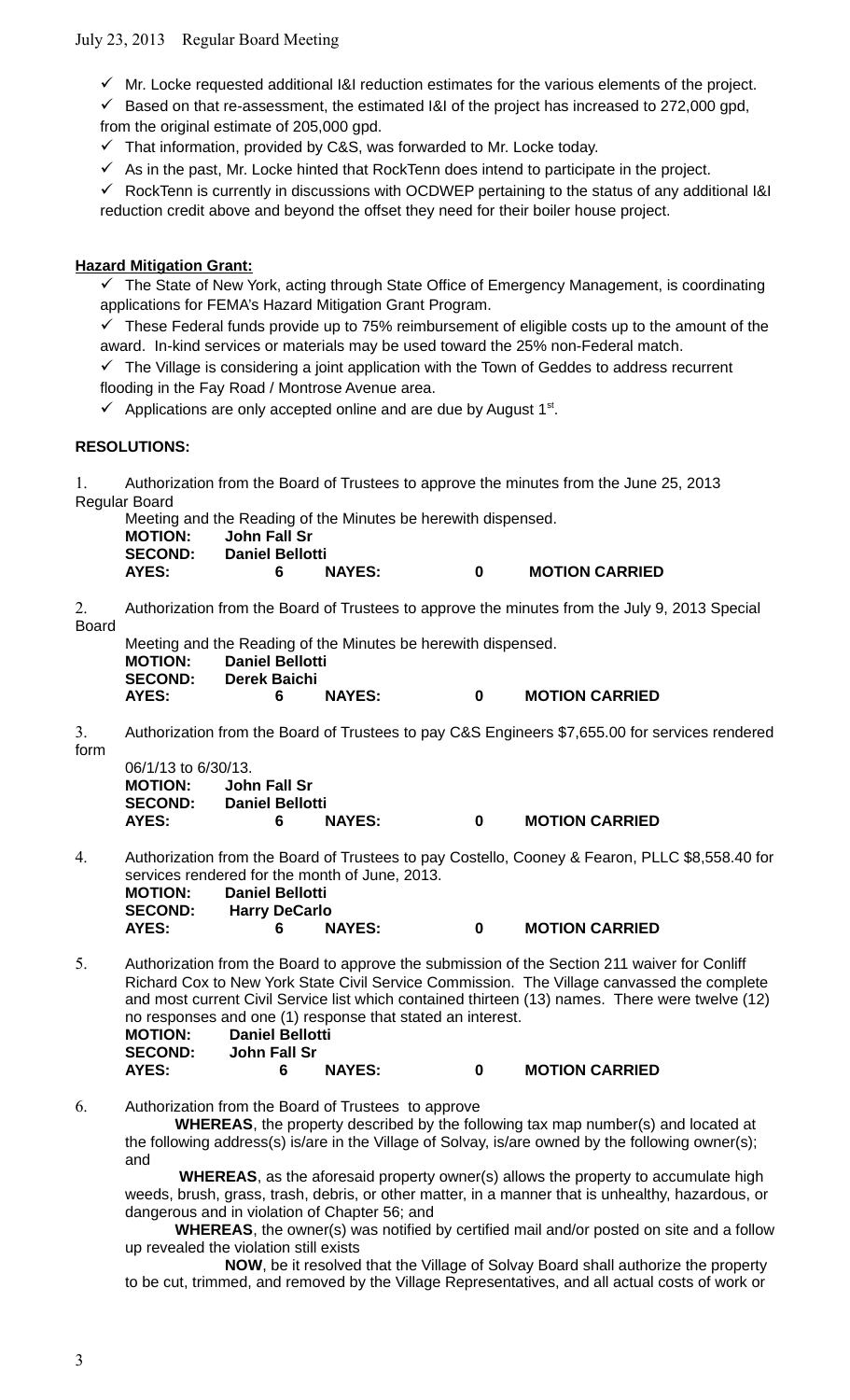services rendered at the direction of the Village Board, shall be assessed and collected in the same manner and time as the taxes levied on the premises.

| <b>STREET ADDRESS</b>                  | <b>TAX MAP</b>     | <b>NAME OF OWNER</b>        |
|----------------------------------------|--------------------|-----------------------------|
| 209-217 Charles Ave                    | 011.-09-05.1       | Leer Dev. Group Ltd IV, LLC |
| 312 Cogswell Ave                       | 004.-08-11.0       | <b>Tracey Propheter</b>     |
| 105 Boyd Ave                           | 004.-05-19.0       | Andrew Aupperle             |
| 207 Abell Ave                          | 004.-09-26.0       | <b>Barry Fairbanks</b>      |
| 325 Sixth St                           | 005.-07-27.0       | John Louise                 |
| 109 Gertrude Ave                       | 007.-02-25.0       | Jerod Schoonmaker           |
| 2000 West Genesee St                   | 014.-07-18.0       | Leer Dev. Group Ltd IV, LLC |
| 208 Charles Ave                        | 011.-08-06.0       | <b>Mathew Varughese</b>     |
| John Cregg<br><b>MOTION:</b>           |                    |                             |
| <b>Harry DeCarlo</b><br><b>SECOND:</b> |                    |                             |
| <b>AYES:</b><br>6                      | <b>NAYES:</b><br>0 | <b>MOTION CARRIED</b>       |

7. Introducing Proposed Local Law C of 2013, titled "A Local Law Amending Chapter 157 of the Village of

Solvay Code, to Include Boats, or Parts Thereof" which Chapter relates to outdoor storage, determining that there are no other involved agencies with respect to the enactment of this proposed local law, determining that this Board shall act as lead agency, that this is an Unlisted Action; on the basis of the EAF submitted in support of this local law and having determined that there are no reasonably anticipated adverse impacts associated therewith; the Board hereby renders a negative declaration for purposes of SEQR and schedules a public hearing to be held as to the enactment of this proposed local law at the Village's regular Board meeting to be held on August 27, 2013 at 6:00 pm, or as soon thereafter as this matter can be reached, at which time all persons wishing to be head on the subject of this Proposed Law and its enactment shall be heard, all in accordance with the full resolution that has been distributed to the Board. **MOTION: Daniel Bellotti SECOND: Derek Baichi**

## **AYES: 6 NAYES: 0 MOTION CARRIED**

8. Authorization from the Board of Trustees to increase the weekly deductions for health insurance from

| \$20.00 to \$40.00 a week effective pay period ending August 2, 2013 (check date August 8, |                        |               |   |                       |  |
|--------------------------------------------------------------------------------------------|------------------------|---------------|---|-----------------------|--|
| 2013). This applies to all non-union employees of the Village of Solvay.                   |                        |               |   |                       |  |
| <b>MOTION:</b><br><b>Derek Baichi</b>                                                      |                        |               |   |                       |  |
| <b>SECOND:</b>                                                                             | <b>Daniel Bellotti</b> |               |   |                       |  |
| AYES:                                                                                      | к.                     | <b>NAYES:</b> | o | <b>MOTION CARRIED</b> |  |

9. Authorization from the Board of Trustees to hire David Au as Assistant Electric Superintendent starting

|                |                        |               | at an annual salary of \$65,000 effective August 5, 2013. |                       |
|----------------|------------------------|---------------|-----------------------------------------------------------|-----------------------|
| <b>MOTION:</b> | <b>Daniel Bellotti</b> |               |                                                           |                       |
| <b>SECOND:</b> | John Fall Sr           |               |                                                           |                       |
| <b>AYES:</b>   | 6.                     | <b>NAYES:</b> | n                                                         | <b>MOTION CARRIED</b> |

10. Authorization from the Board of Trustees to approve Gregory Lowe as the accredited delegate for the

Village of Solvay at the annual MEUA Conference August 20-23, 2013 to be held at the Holiday Valley, Ellicottville, New York. Greg replaces Joe Hawksby.

| <b>MOTION:</b> | <b>Daniel Bellotti</b> |                       |
|----------------|------------------------|-----------------------|
| <b>SECOND:</b> | John Cregg             |                       |
| <b>AYES:</b>   | <b>NAYES:</b>          | <b>MOTION CARRIED</b> |

11. Authorization from the Board of Trustees to apply for the annual Justice Court Assistance Program Grant

| for 2013/14.   |              |               |   |                       |
|----------------|--------------|---------------|---|-----------------------|
| <b>MOTION:</b> | John Fall Sr |               |   |                       |
| <b>SECOND:</b> | John Creaa   |               |   |                       |
| AYES:          | Б            | <b>NAYES:</b> | n | <b>MOTION CARRIED</b> |

12. Authorization from the Board of Trustees to waive the two million dollars auto requirement in favor of

one million dollars, waiving the OCP, waiving performance/payment bond requirement, and accepting insurance from an authorized but not licensed NYS insurance carrier for Dewald Roofing contractor for the Village Hall roof. **MOTION: John Cregg SECOND: John Fall Sr AYES: 6 NAYES: 0 MOTION CARRIED**